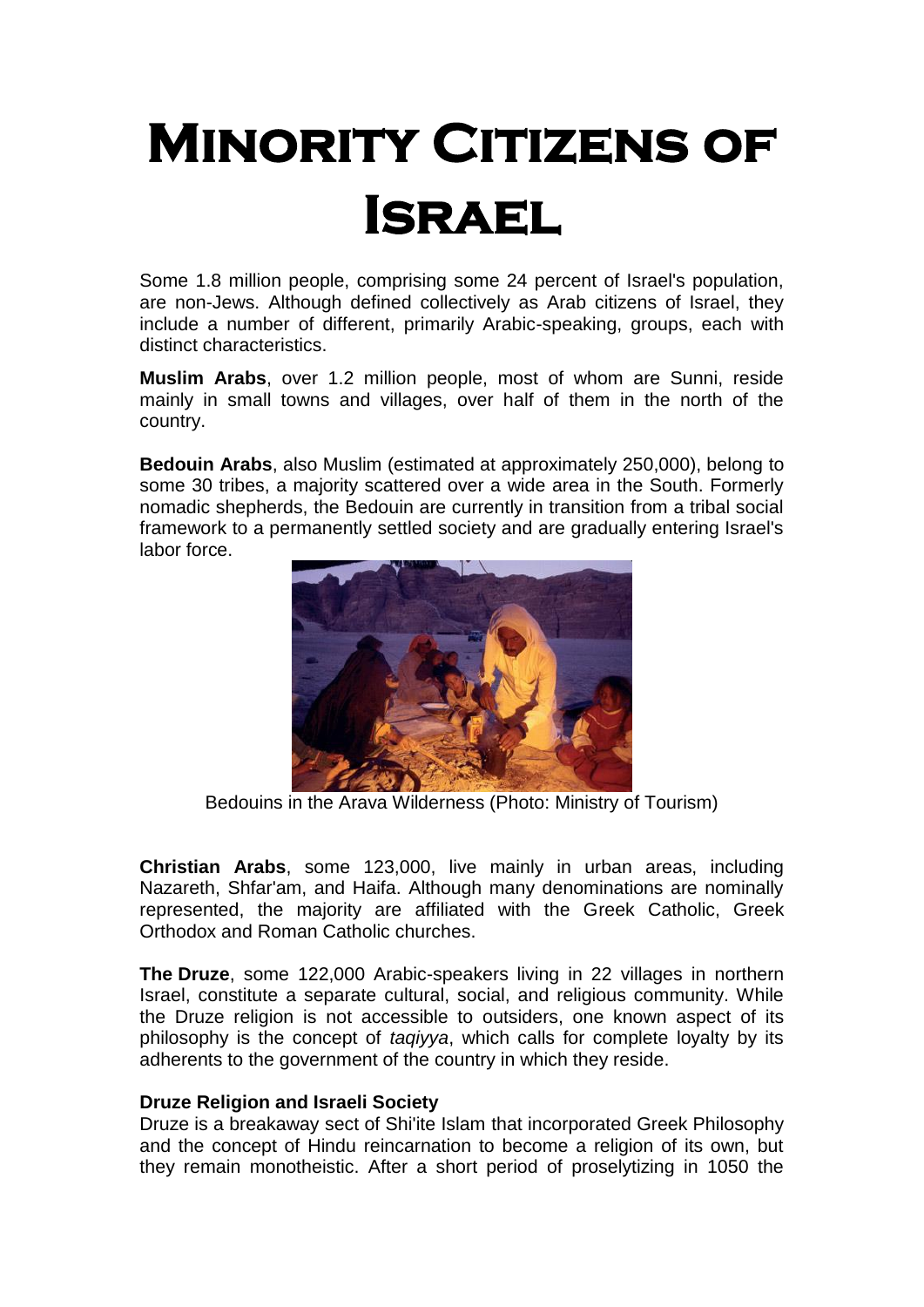religion became officially closed. You cannot convert into the religion and if you leave the religion or marry outside of it you are ex-communicated. They are an extremely tight-knit community. They do not allow people to convert now because according to their belief every being now is a reincarnation of a person who was alive at the time that the religion was open; thus they made their choice then not to enter and therefore now they cannot change their mind. Druze live mainly in Syria, Lebanon and Israel with some populations in the United States and France.

The Druze prophets come from all three religions. In their belief system prophets are those who believe in the monotheistic ideal and a sense of justice they include Jethro (the father-in-law of Moses), Moses, John the Baptist, Jesus and Mohammed, but also people from outside the monotheistic religions such as Greek philosophers Socrates, Plato and Aristotle. The Druze religious books are inaccessible not only to outsiders, but also to practitioners of the religion called the *juhal*, "the ignorant ones". The only ones who have access to it are the religious leaders called the *uqqal*, "knowers". The main precepts of the religion for all are:

- Speaking the truth (instead of prayer)
- Supporting your brethren (instead of charity)
- Abandoning the old creeds (instead of fasting)
- Purification from heresy (instead of pilgrimage)
- Accepting the unity of God
- Submitting to the will of God (instead of holy war)

"Although the Druze recognize all three monotheistic religions, they believe that rituals and ceremonies have caused Jews, Christians, and Muslims to turn aside from "pure faith". They argue that individuals who believe that God will forgive them if they fast and pray, will commit transgressions in the expectation of being forgiven - and then repeat their sins. The Druze thus eliminated all elements of ritual and ceremony; there is no fixed daily liturgy, no defined holy days, and no pilgrimage obligations. The Druze perform their spiritual reckoning with God at all times, and consequently need no special days of fasting or atonement." (Aridi)

There are approximately 85,000 Druze in Israel compromising 1.8% of the population. The Druze in the State of Israel speak Arabic as a mother tongue, but generally speak very good Hebrew as they are a well-integrated minority. Their men serve in the army (as opposed to other Arab-speaking populations that do not, the Bedouin can volunteer as well) and have often reached high ranking positions. The Druze who live in villages in the Golan Heights, who number approximately 18,000, (taken from Syria in the 1967 Six-Day War) are loyal to Syria and refuse to take Israeli citizenship because they want to return to Syria when a peace agreement is reached.

## Sources:

Dr. Naim Adiri. The Druze in Israel . Israel Ministry of Foreign Affairs. http://www.jcpa.org/jl/hit06.htm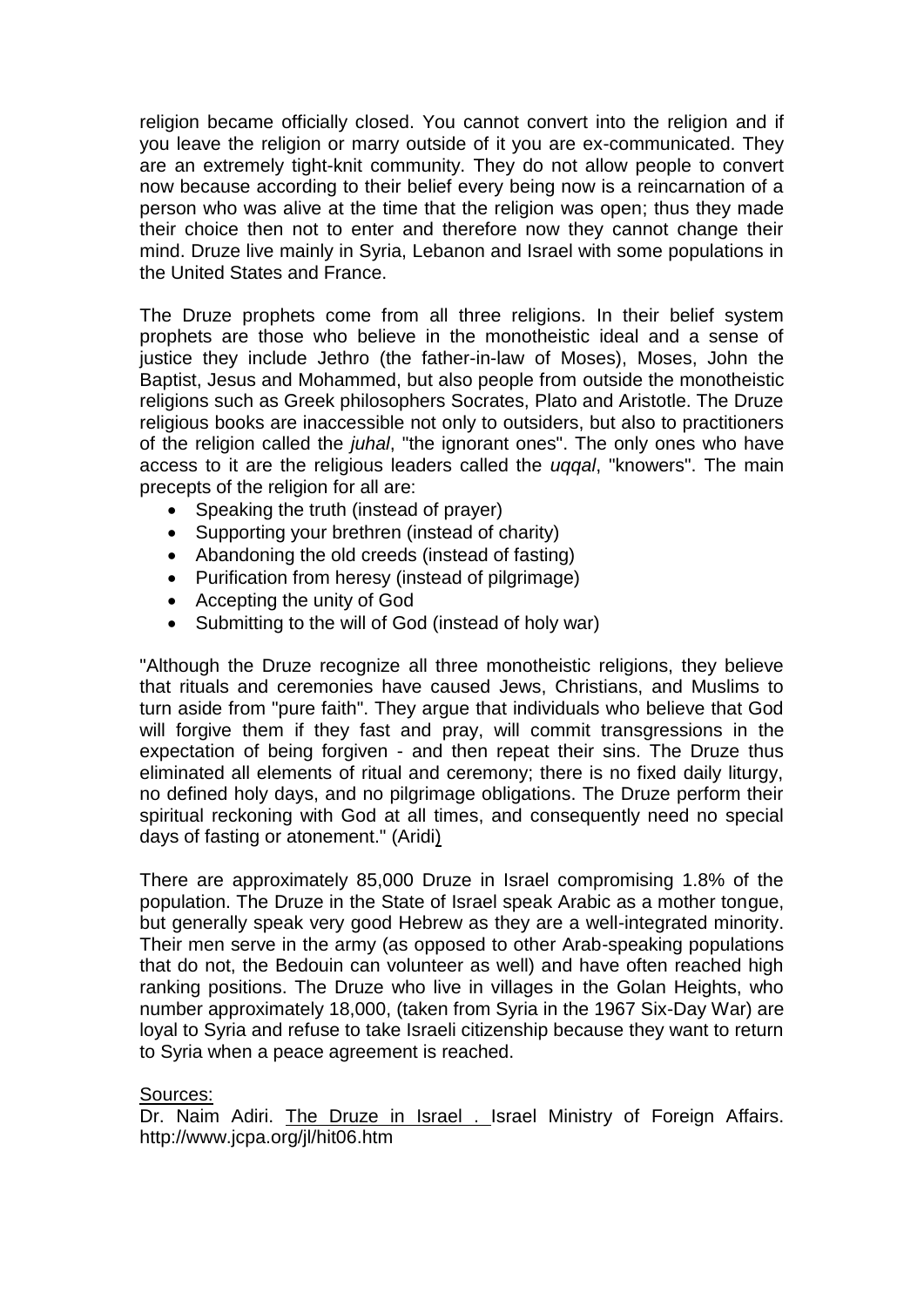

Dרuze elders in the Galilee village of Beit Jann (Photo: Ministry of Tourism)

**The Circassians**, comprising some 4,000 people concentrated in two northern villages, are Sunni Muslims, although they share neither the Arab origin nor the cultural background of the larger Islamic community. While maintaining a distinct ethnic identity, they participate in Israel's economic and national affairs without assimilating either into Jewish society or into the Muslim community.

 $\triangleright$  The majority of Israel's Arab population lives in self-contained towns and villages in Galilee, including the city of Nazareth, the central area between Hadera and Petah Tikva, the Negev, and in mixed urban centers such as Jerusalem, Akko (Acre), Haifa, Lod, Ramle, and Yafo (Jaffa).

Israel's Arab community constitutes mainly a working-class sector in a middleclass society, a politically peripheral group in a highly centralized state and an Arabic speaking minority in a Hebrew-speaking majority. Essentially nonassimilating, the community's distinct identity is facilitated through the use of Arabic, Israel's second official language; a separate Arab/Druze school system; Arabic mass media, literature, and theater; and maintenance of independent Muslim, Druze, and Christian denominational courts which adjudicate matters of personal status.

While customs of the past are still part of daily life, a gradual weakening of tribal and patriarchal authority, the effects of compulsory education and participation in Israel's democratic process are rapidly affecting traditional outlooks and lifestyles. Concurrently the status of Israeli Arab women has been significantly liberalized by legislation stipulating equal rights for women and prohibition of polygamy and child marriage.

The political involvement of the Arab sector is manifested in national and municipal elections. Arab citizens run the political and administrative affairs of their own municipalities and represent Arab interests through their elected representatives in the Knesset (Israel's parliament), who can operate in the